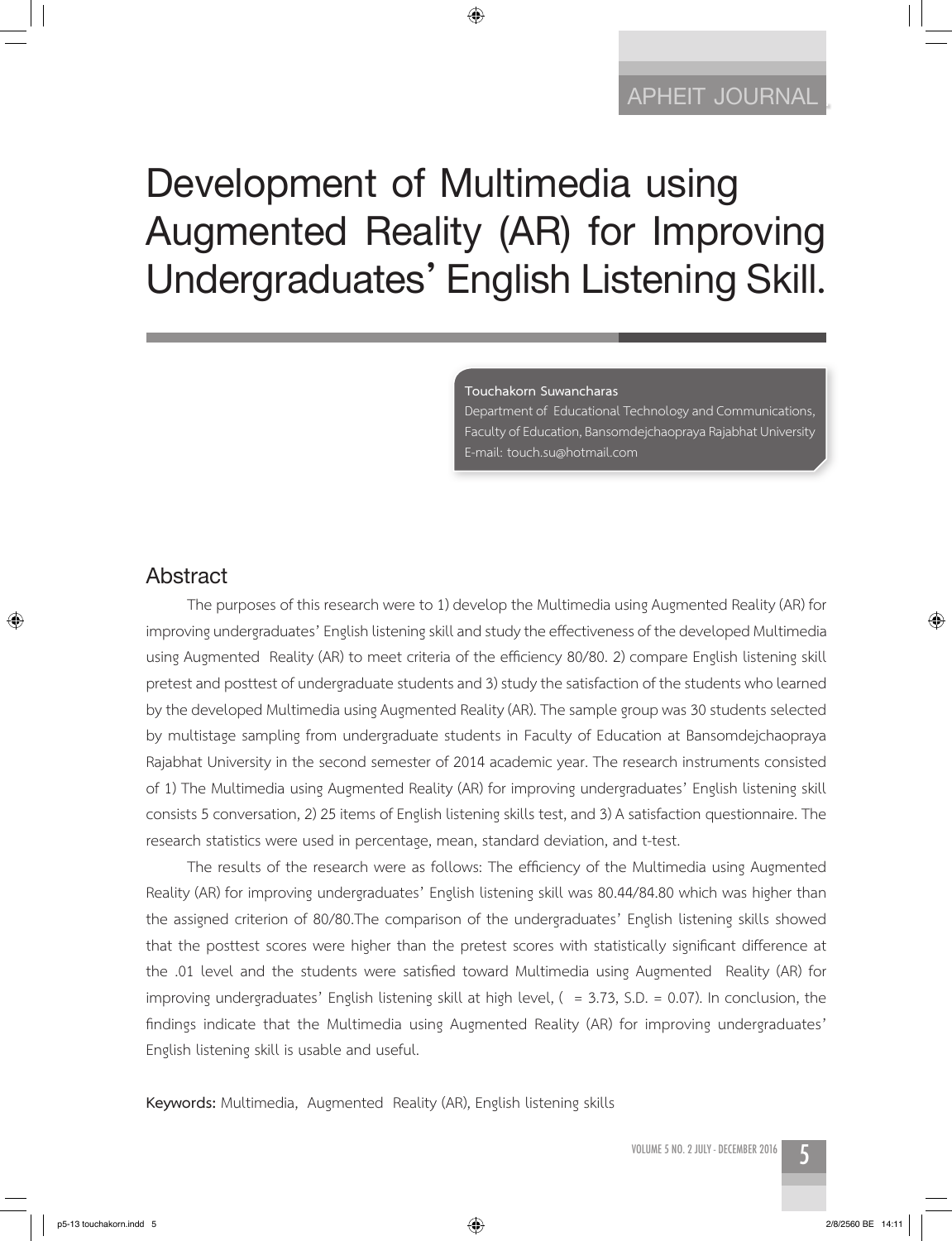◈

## **Introduction**

**THE SEA** 

ASEAN charter no.34 legislates, "The working language of ASEAN shall be English." Hence, English is the first tool for ASEAN population in communicating with one another and bonding ASEAN regions together. English will be an important standard which leads to learning, training in any disciplines effectively. In preparing graduates to be ready in ASEAN community era, universities need to seek for ways to improve learning and skills to serve graduates' needs. There are two issues to be considered: graduates' occupations and characteristics which ASEAN expect, especially improving English listening, speaking, reading, or writing to reach a satisfactory level. However, it was found from the results of Ordinary National Education Test or O-NET that M.3 and M.6's English averages from 2010 - 2015 are below 50% and tend to be decrease. Furthermore, it was also discovered that the average of listening skill test of 34 3rd-year students who enrolled in English for Educational Technology and Communication for the first semester of 2015 was 14.63 from 40 marks or 36.57%, which is considered rather low. Royal & Khumsri (2010) mention that listening skill is the most important skill which will lead to other skill: speaking, reading, and writing. In order to train and practice learning skill, learners should allow learners to perform learning by doing from Edgar Dale's one of Experience. It was concluded that learners tend to retain 70% from participating learning and retain 90% from learning by doing. Humans learn the best from tangible self-doing. Learning and teaching management, however, should involve students and be based on real situations or actions so as to provide a direct experience to learners (Malithong, 2548). Nowadays, technology plays a role which support learning activities such as computerised teaching aids, A.I teaching system, online lessons. These innovations is a learning environmental management which is broader than an in-class learning-teaching management. It applies and adapts teaching materials to match learners individually. In the present, Augmented Reality (AR) technology is applied to learning and teaching which can stimulate and attract learners. Augmented Reality (AR) technology integrates a surreal world into the real world though 3D representation on a screen and through a digital camera of a tablet, a smartphone, or other devices for a real-time broadcast. The results of the study which applied AR technology to teaching reveals that the AR technology was significantly different from other teaching materials. It attracted learners, made learning enjoyable, interesting, and led to better learning (Thananuwongse,2015). As mentioned above, the researcher has developed a multimedia by using AR technology for improving listening skill of undergraduates. This study would be an important guideline to develop other teaching materials in improving Thai students' other skills in the future.

#### **Purposes**

1. To develop a multimedia using Augmented Reality (AR) technology for improving undergraduates' English listening skill to meet the criteria of the efficacy 80/80.

2. To compare the undergraduates' English listening skill before and after learning with a multime-dia using Augmented Reality (AR) technology.

3. To study undergraduates' satisfaction towards the multimedia using Augmented Reality (AR) technology for improving their English listening skill.



p5-13 touchakorn.indd 6 2/8/2560 BE 14:11

⊕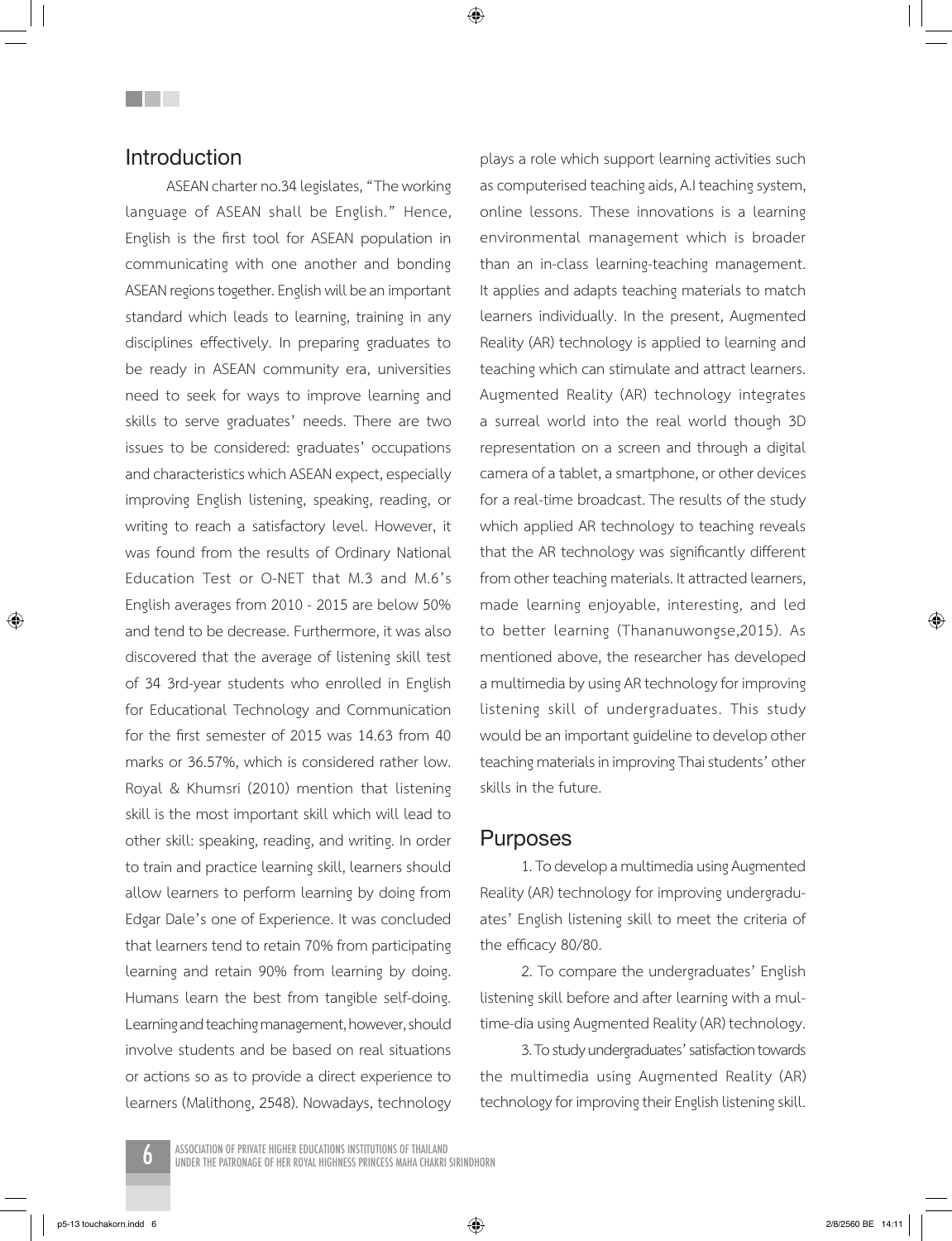## **Hypothesis**

1. The multimedia using Augmented Reality (AR) technology for improving undergraduates' English listening skill meet the criteria of the efficacy 80/80.

2. Students who learn with the multimedia using Augmented Reality (AR) technology improve their English listening skill.

3. Students very satisfy with the multimedia using Augmented Reality (AR) technology for improving undergraduates' English listening skill.

## **Benefit of Research**

1. The developed multimedia facilitates in managing English-skill learning and teaching without using a sound lab. This would solve a problem in having insufficient sound labs and learners can access and practice their listening skill through this developed multimedia anytime and anywhere.

2. Students have an opportunity in improving their English listening skill after class and review any lessons anytime.

3. The researcher develop this multimedia to be an e-learning teaching material for improving English listening skill which is part of English for Educational Technology and Communication course for undergraduates in Educational Technology and communication, Faculty of Education, Bansomdejchaopraya Rajabhat University.

4. This can be used to be a guideline in developing teaching materials for improving other skills of undergraduates to be ready for ASEAN community in the aspect of having a learning community and exchanging and sharing knowledge with neighboring counties in ASEAN.

## **Research Process**

◈

This study is an experimental research. The details of the research process are as follows.

#### **Population and Sample**

1. The population in this study was 3rd-year undergraduates of Faculty of Education at Bansomdejchaopraya Rajabhat University who enrolled in the second semester of year 2014.

2. The sample group in this study was thirty 3rd-year undergraduates of Faculty of Education at Bansondejchaopraya Rajabhat University. They voluntarily participated. They, then, were randomly divided into 3 groups, 10 students each, according to their English proficiency, namely, high, moderate, and low, from their grade report in English for Communication course.

#### **Content in the Research**

The content in the research was situations related to everyday life, focusing on using simple English vocabulary. The situations for developing this to be the multimedia in improving learners' English listening skill were divided into 5 situations. The situations were 1) Ordering Food, 2) Giving Directions, 3) Describing People, 4) Travel Guide, and 5) Talking about Technology

#### **Instruments**

1. The multimedia by using 5 situation Augmented Reality (AR) technology

2. The 25-item multiple-choice exam for measuring listening skill in 5 situations, 5 items each.

3. The 30-item satisfactory evaluation of learners towards the multimedia Augmented Reality (AR) technology, divided into 6 parts: 1) Presentation, 2) Media content presentation, 3)

volume 5 no. 2 JULY - DECEMBER 2016 7

⊕

↔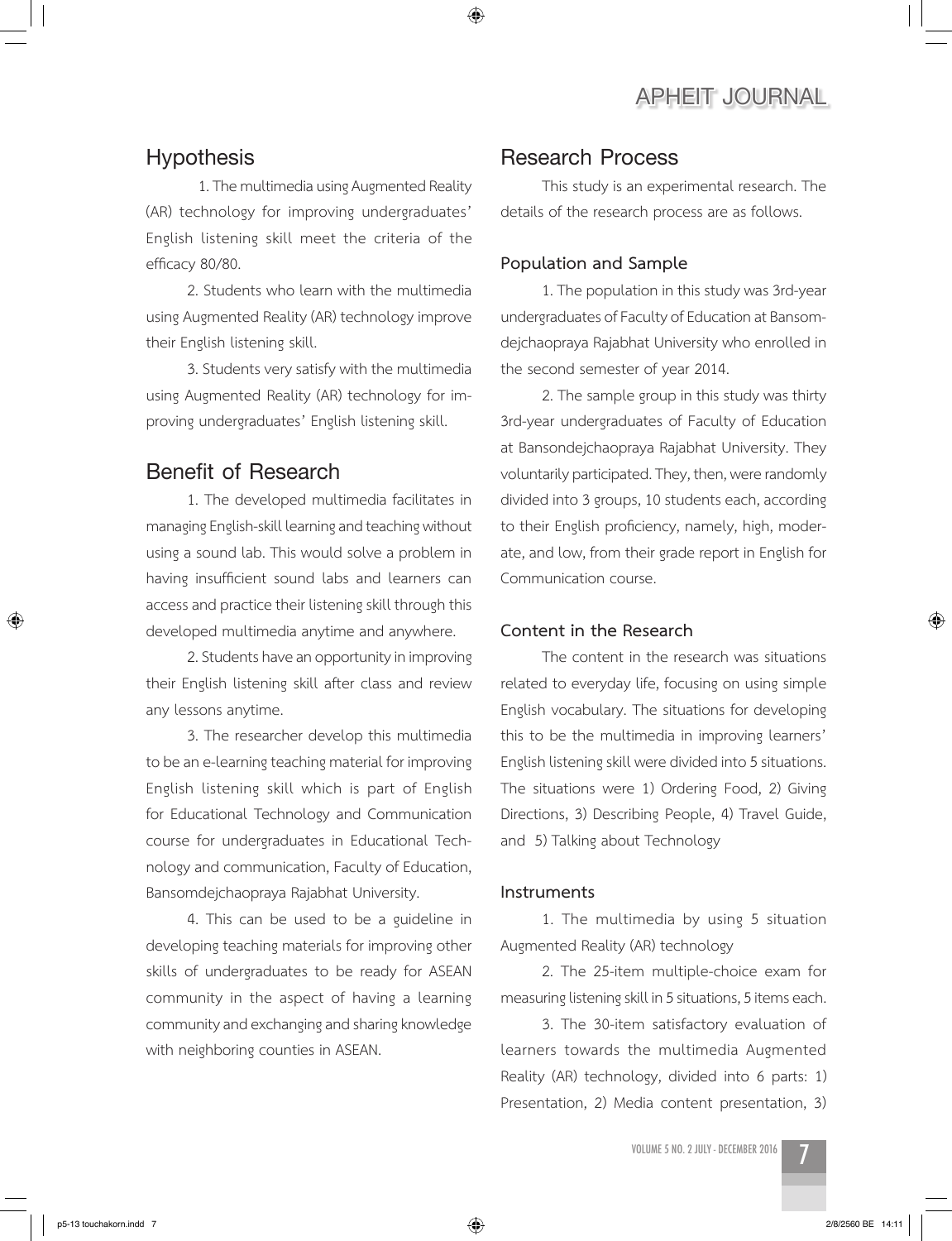Language Use, 4) Production Technique, 5) Advantages from the media, and 6) English listening skill from the media

#### **The development of the multimedia**

<u>Filmer</u>

The multimedia using Augmented Reality (AR) technology was developed according to ADDIE pattern (Tienthong, 2002). and develop learning and teaching by Roderic ADDIE is the system which is used to design Sims of University of Technology Sydney adopted and developed computerized lesson steps due to the most inclusive process. Importantly, ADDIE is a Close Loop System which there is a feedback submitted to each step. So, the input can be modified if there is any bad result in each step. The development can be divided into 5 steps: 1) Analysis, 2) Design, 3) Development, 4) Implementation, and 5) Evaluation

The steps in developing the multimedia using Augmented Reality (AR) technology for improving undergraduates' English listening skill is shown in Figure 1.

From Figure 1, the researcher developed the multimedia according to ADDIE model development:

#### **1. Analysis proceeded by:**

1.1 The need analysis : The management in learning and teaching of 1010301 English for



◈

*Figure 1 The steps in developing the multimedia using Augmented Reality (AR) technology*

ASSOCIATION OF PRIVATE HIGHER EDUCATIONS INSTITUTIONS OF THAILAND<br>UNDER THE PATRONAGE OF HER ROYAL HIGHNESS PRINCESS MAHA CHAKRI SIRINDHORN

⊕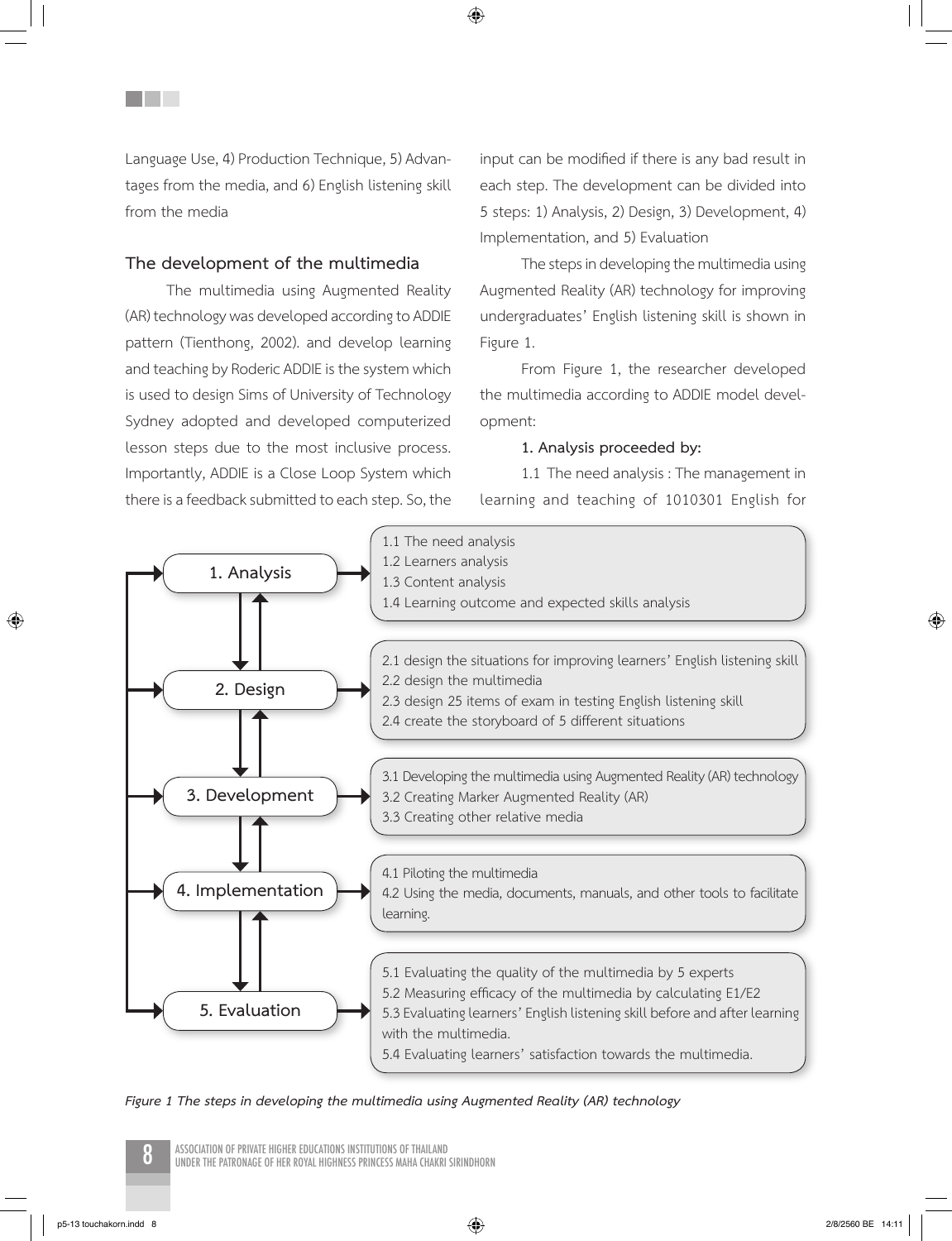Educational Technology and Communications has lacked of effective teaching material in improving learners' English skills.

◈

1.2 Learners analysis: The learners were undergraduates in Educational Technology and Communications major of the Faculty of Education at Bansomdejchaopraya Rajabhat University It was found from the English listening skill test that undergraduates' listening skill basic was rather low, 14.63 in average from 40 marks (36.57%).

1.3 Content analysis : Undergraduates are required to practice English reading, speaking, listening, and writing skills in 1010301: English for Educational Technology and Communications.

1.4 Learning outcome and expected skills analysis : Undergraduates possess English listening skill from the provided situations.

#### **2. Design was performed by:**

2.1 Five everyday situations focusing on using simple English vocabulary for improving learners' English listening skill were designed: 1) Ordering Food 2) Giving Directions 3) Describing People 4) Travel Guide 5) Talking about Technology

2.2 The multimedia using Augmented Reality(AR) technology was designed from Aurasma program.

2.3 25 items of the 4-item multiple-choice exam in testing English listening skill was designed.

2.4 The storyboard of 5 different situations was created.

#### **3. Development was done by:**

3.1 Developing the multimedia by using commercial 3D motion creation program and presenting the material using Augmented Reality (AR) technology from Aurasma program. Picture preparation and narration in each situation were recorded by using Flash program.

3.2 Creating Marker Augmented Reality (AR) in order to interconnect all 5 situations.

3.3 Creating other relative media such as the answer description.

#### **4. Implementation was operated by:**

4.1 Piloting the multimedia

4.1.1 Undergraduates performed English listening skill pretest.

4.1.2 Practicing English listening skill from 5 situations of the multimedia using Augmented Reality (AR) technology.

4.1.3 Undergraduates performed English listening skill post-test and completed the 30-item satisfactory evaluation.

4.1.4 Analyzing the data

4.2 Using the media, documents, manuals, and other tools to facilitate learning.

#### **5. Evaluation proceeded by:**

5.1 Evaluating the quality of the multimedia by 5 experts in contents and technique.

5.2 Measuring efficacy of the multimedia by calculating E1/E2 from:

5.2.1 One to One Evaluation from undergraduates who have high, moderate, and low English proficiency.

5.2.2 Small-Group Evaluation from 6 undergraduates who have high, moderate, and low English proficiency.

5.2.3 Field- Evaluation from 30 undergraduates who have high,moderate, and low English proficiency.

5.3 Evaluating learners' English listening skill before and after learning with the multimedia.

5.4 Evaluating learners' satisfaction towards the multimedia.

↔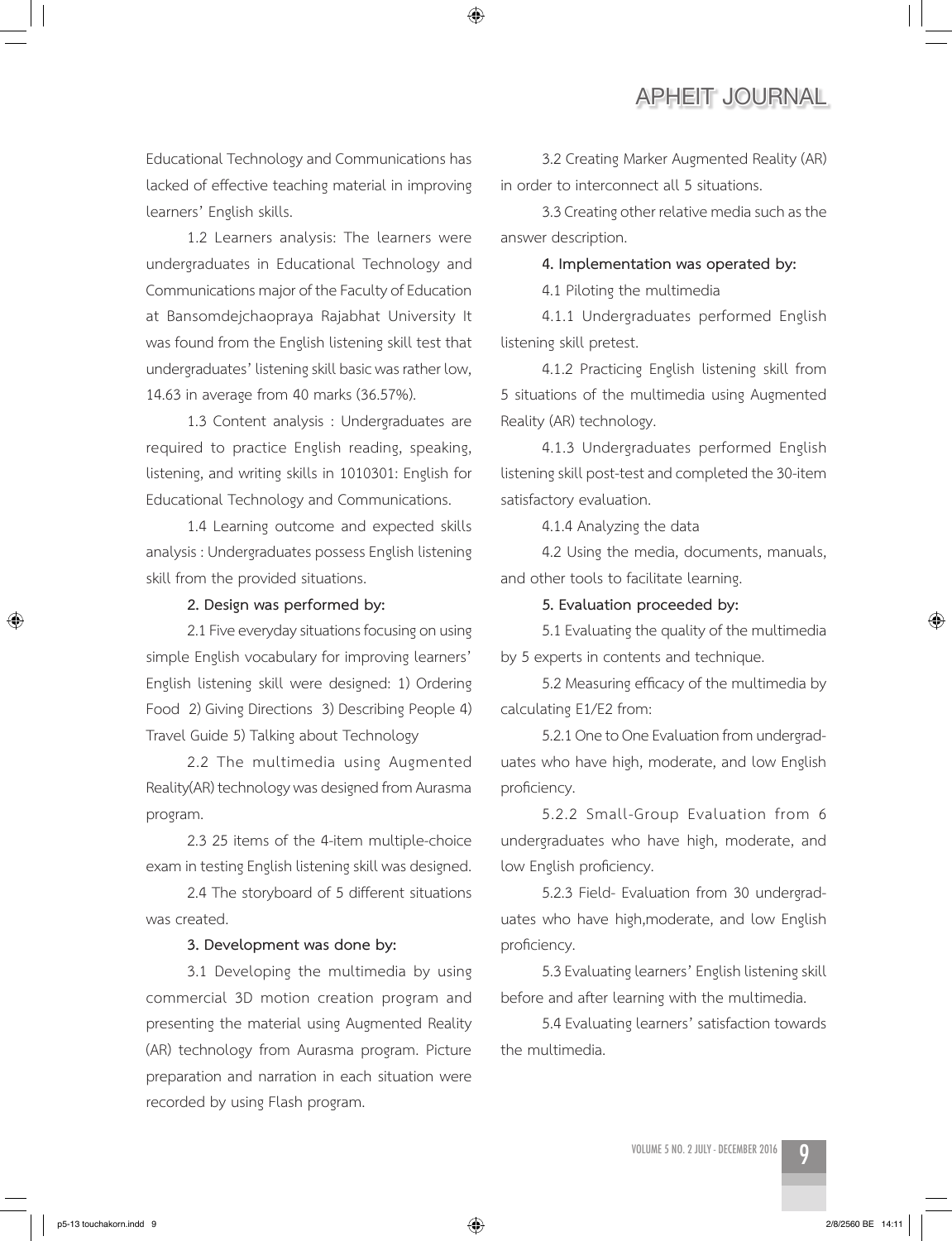◈

**Processes in performing the multimedia using Augmented Reality technology** 

<u>Filmer</u>

 **Picture scanning via App** 1. Signing up before registering "Aurasma" bygoing tohttp://studio.aurasma.com/register

2. Downloading 2 applications to a smartphone or a tablet:

2.1 Aurasmas application for scanning pictures or Trigger images in order to display ani-mated pictures or 3D.

2.2 Scan OR code application for converting Trigger in Aurasmas into OR code.

3. The applications can be downloaded on App Store and Play Store for iOS and Android operating systems, respectively.

4. Searching and selecting pictures from http://www.aurasma.com/campaigns/ from the devices.

5. Opening the "Aurasma" application on iPad, iPhone or Android.

6. Capturing a photo in the media example and waiting until the photo moves, a sound or a video will activated.

7. The scanning can be done on a computer screen, a smartphone screen, a projector, or other devices. For more convenience, Trigger images can be printed out in color or black & white on a paper and using a smartphone, a tablet, or other devices scan the trigger images of de-sired media. Those media, then, will appear on the screen of the device.

Figures 2 – 6 are examples of the multimedia which are assigned to be Trigger Images of 5 situations. When scanning them, the multimedia will appear on the screen of the device.



*Figure 2 situation 1: Ordering Food*



*Figure 3 situation 2 : Giving Directions*



*Figure 5 situation 4 Travel Guide*

ASSOCIATION OF PRIVATE HIGHER EDUCATIONS INSTITUTIONS OF THAILAND<br>UNDER THE PATRONAGE OF HER ROYAL HIGHNESS PRINCESS MAHA CHAKRI SIRINDHORN

⊕

 $\bigoplus$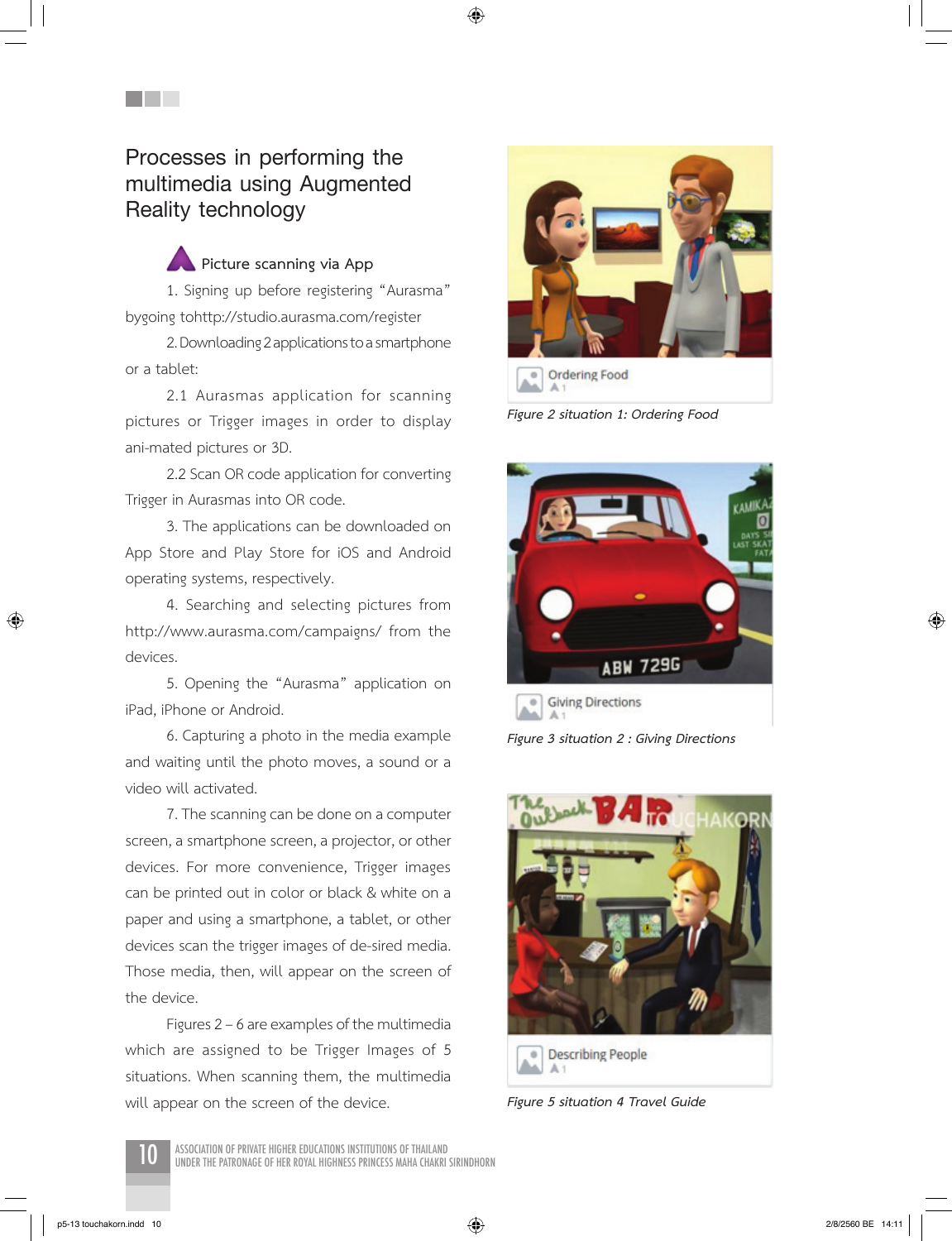

◈

*Figure 6 situation 5 Talking about Technology*

#### **Data Analysis**

⊕

1. Measuring efficacy of the multimedia by using Augmented Reality (AR) technology from a correlation between scores between lessons and post-test scores. These scores, then, were coverted into 100% and were compared to find the efficacy according to the criteria of the efficacy 80/80.

2. Comparing a difference between undergraduates' English listening pre- and post- learning scores by setting dependent t-test value at .05.

3. Evaluating undergraduates' satisfaction towards learning though the multimedia using Augmented Reality (AR) technology by using average and standard deviation(S.D.).

## **Conclusion**

1. The results from the development of the multimedia using Augmented Reality (AR) technology for improving undergraduates' English listening skill consisted of 5 situations: 1) Ordering Food 2) Giving Directions 3) Describing People 4) Travel Guide 5) Talking about Technology. The evaluative results from technical experts show that descriptions should be added in order to help learners learn by themselves. The loudness and clearness of the sounds should also modified. Additaionally, the pictures which were used as markers should represent the contents of each lesson.

The efficacy of the multimedia using Augmented Reality (AR) technology for improving undergraduates' English listening skill after testing with the sample group, 30 paarticipants, is shown in Table 1.

**Table 1: Efficacy of the multimedia using AR technology according to the criteria of the efficacy 80/80**

| Standard            |       | Average Effective Value |
|---------------------|-------|-------------------------|
| E1 (Full score: 30) | 24.13 | 80.44                   |
| E2 (Full score: 25) | 21.20 | 84.80                   |

It can be concluded from Table 1 that the multimedia using Augmented Reality (AR) technology for improving undergraduates' English listening skill has efficacy E1/E2 at 80.44/84.80 which are correlated to the criteria of the efficacy 80/80.

2. Comparing pre-and post-learning English listening skills When the pre- and post-test scores were compared by using t-test, it was found that the post-test scores were higher than those of the pre-test with the statistic significance at .01 as shown in Table 2.

| Table 2: The results of the comparison between        |  |
|-------------------------------------------------------|--|
| pre- and post-test scores of English listening skills |  |

| English<br>Listening<br><b>Skills</b> | lx,   | S.D. | df | t-test |
|---------------------------------------|-------|------|----|--------|
| Before                                |       |      |    |        |
| Learning                              | 15.47 | 4.34 | 29 | 6.52   |
| After                                 |       |      |    |        |
| Learning                              | 21.20 | 1.82 |    |        |

\*\*statistically significant at .01

VOLUME 5 NO. 2 JULY - DECEMBER 2016



 $\bigoplus$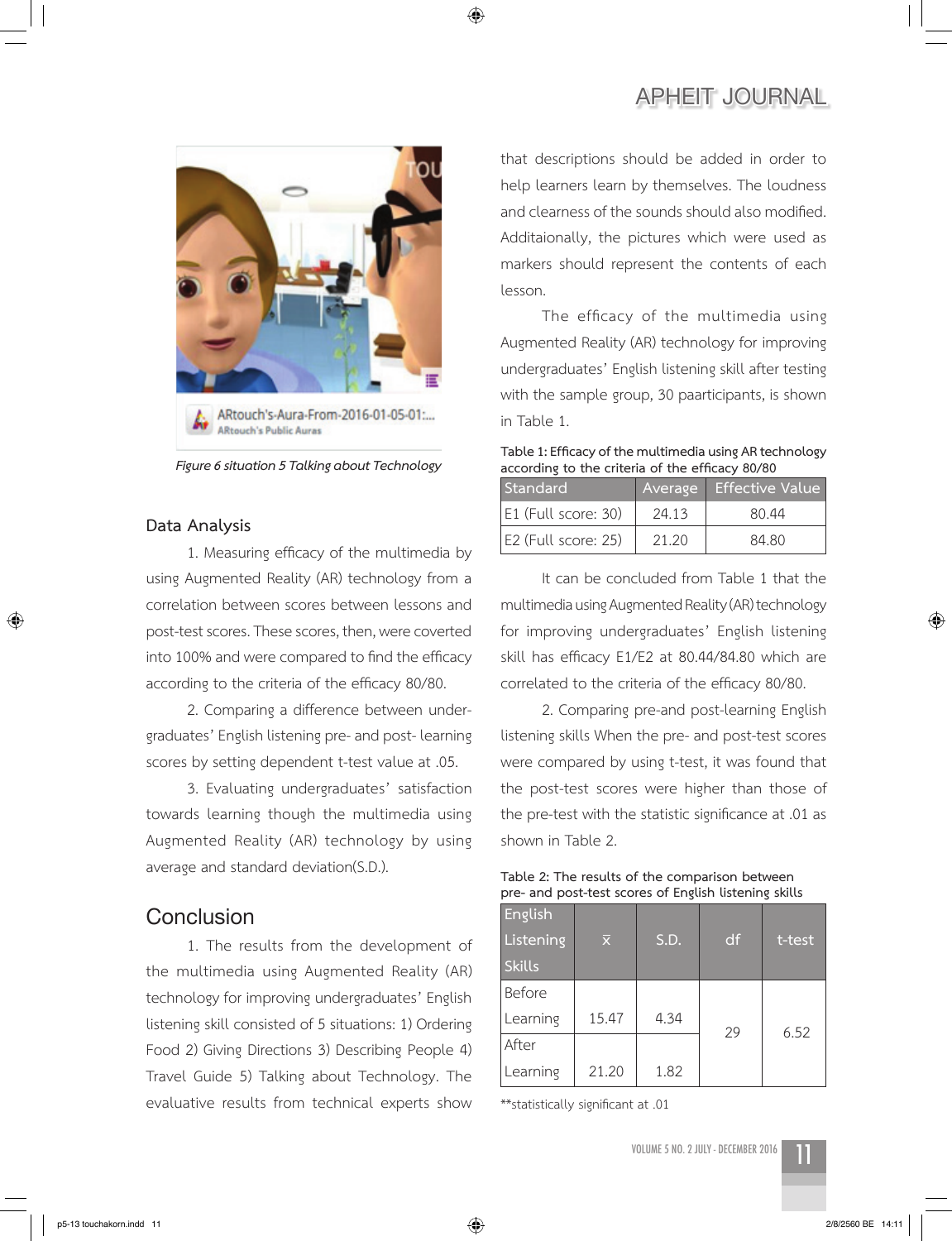◈

From Table 2, the averages of after and before learning are 21.20 and 15.47, respectively. When the averages were compared, the difference was statistically significant at .01. It can be said that undergraduates' English listening skill after learning was higher than that of before learning.

3. The results of undergraduates' satisfactory towards the multimedia using AR technology are presented in Table 3.

It can be summarized from Table 3 that learners' satisfaction towards the multimedia using Augmented Reality (AR) technology are very satisfied.

## **Discussions**

⊕

**THE SEA** 

The development of the multimedia using Augmented Reality (AR) technology for improving undergraduates' English listening skill has the effective average at 80.44/84.20 as expected due to the 5-step systematic development: 1) Analysis, 2) Design, 3) Development, 4) Impleme-tation,and 5) Evaluation. The important factors which result in learning effectively are the design which facilitates learning by providing learners flexibility, tangible media which are attractive and intriguing by using the efficacy of Augmented Reality (AR) technology for accessing the media easily and through the experiment in an actual class. The media were piloted and revised 3 times. Undergraduates' opinions towards the multimedia from the interview and through the observation show that learners were enthusiastic and paid attention well in lessons because they learned from novel media which contain still pictures, graphics, animated pictures, sounds, colors of a screen, alphabetical colors. The contents of the lessons were also easy to access and leave and learners could learn according to their abilities and proficiencies. These are congruent with Alessi and Trollip's (1991), Pattanasiri's (1996), and Malithong's (2005) ideas in designing teaching and learning materials: 1) The obvious structure, 2) The ease of use, 3) The well connection, 4) The appropriation fitted in a screen, and 5) The speed. It can be concluded that the development of the multimedia using Augmented Reality (AR) technology can be used in improving undergraduates' English listening skill.

## **Recommendation**

Multimedia can be used in e-learning lessons and integrated with other teaching and learning activities. Moreover, for the easy access to lessons, Trigger images can be printed on paper or other materials in order to be carried around. However,

| Evaluation lst                            |      | <b>SD</b> | Intepretation  |
|-------------------------------------------|------|-----------|----------------|
| 1. Presentation                           | 3.50 | 0.51      | Very satisfied |
| 2. Media content presentation             | 3.60 | 0.49      | Very satisfied |
| 3. Language usage                         | 3.80 | 0.61      | Very satisfied |
| 4. Production technique                   | 3.70 | 0.46      | Very satisfied |
| 5. Advantages from the media              | 4.00 | 0.64      | Very satisfied |
| 6. English listening skill from the media | 3.80 | 0.61      | Very satisfied |
| Total                                     | 3.73 | 0.07      | Very satisfied |

#### **Table 3: The results of undergraduates' satisfaction towards the multimedia using AR technology**



ASSOCIATION OF PRIVATE HIGHER EDUCATIONS INSTITUTIONS OF THAILAND<br>UNDER THE PATRONAGE OF HER ROYAL HIGHNESS PRINCESS MAHA CHAKRI SIRINDHORN

 $\bigoplus$